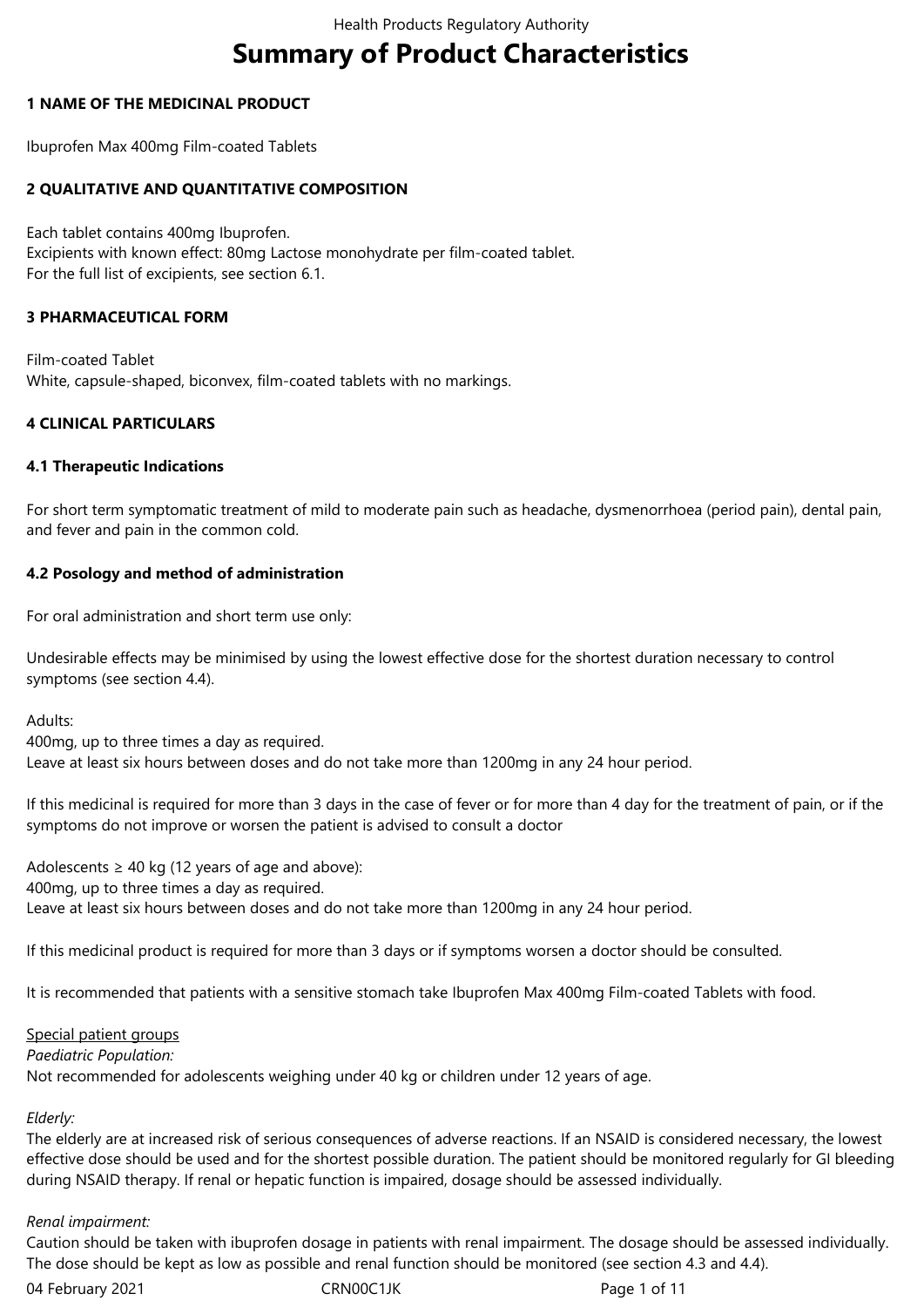## *Hepatic impairment:*

Caution should be taken with dosage in patients with hepatic impairment. The dosage should be assessed individually and the dose should be kept as low as possible (see section 4.3).

## **4.3 Contraindications**

Hypersensitivity to the active substance or to any of the excipients listed in section 6.1.

Patients who have previously shown hypersensitivity reactions (e.g. bronchospasm, asthma, rhinitis, angioedema or urticaria) associated with the intake of acetylsalicylic acid (aspirin) or other non-steroidal anti-inflammatory drugs (NSAIDs).

Active or history of recurrent peptic ulcer/haemorrhage (two or more distinct episodes of proven ulceration or bleeding).

History of gastrointestinal bleeding or perforation, related to previous NSAIDs therapy.

Severe hepatic failure, severe renal failure or severe heart failure (NYHA Class IV) (see section 4.4 Special Warnings and Precautions for Use).

Patients with cerebrovascular or other active bleeding.

Patients with blood coagulation disorders.

Patients with unclarified blood-formulation disturbances.

Patients with severe dehydration (caused by vomiting, diarrhoea or insufficient fluid intake).

Last trimester of pregnancy (see section 4.6 Pregnancy and lactation).

## **4.4 Special warnings and precautions for use**

Caution is required in patients with certain conditions, which may be made worse:

- Congenital disorder of porphyria metabolism (e.g. acute intermittent porphyria).
- Systemic lupus erythematosus and mixed connective tissue disease increased risk of aseptic meningitis (see section 4.8)
- Directly after major surgery
- In patients who react allergically to other substances, as an increase risk of hypersensitivity reactions occurring also exists for them on use of Ibuprofen Max 400mg Film-coated Tablets.
- In patients who suffer from hayfever, nasal polyps or chronic obstructive respiratory disorders as an increased risk exists for them of allergic reaction occurring. These may be present as asthma attacks (so-called analgesic asthma), Quincke's oedema or urticaria.

Undesirable effects may be minimised by using the lowest effective dose for the shortest duration necessary to control symptoms (see GI and cardiovascular risks below).

The elderly have an increased frequency of adverse reactions to NSAID's especially gastrointestinal bleeding and perforation which may be fatal.

Prolonged use of any type of painkiller for headaches can make them worse, if this situation is experienced or suspected, medical advice should be obtained and treatment should be discontinued. The diagnosis of medication overuse headache (MOH) should be suspected in patients who have frequent or daily headaches despite (or because of) the regular use of headache medications.

## *Respiratory:*

Bronchospasm may be precipitated in patients suffering from or with a previous history of bronchial asthma or allergic disease.

## *Other NSAIDs:*

The use of Ibuprofen Max 400mg Film-coated Tablets with concomitant NSAIDs including cyclooxengenase-2-selective inhibitors should be avoided (see section 4.5).

04 February 2021 **CRN00C1JK** CRNOOC1JK Page 2 of 11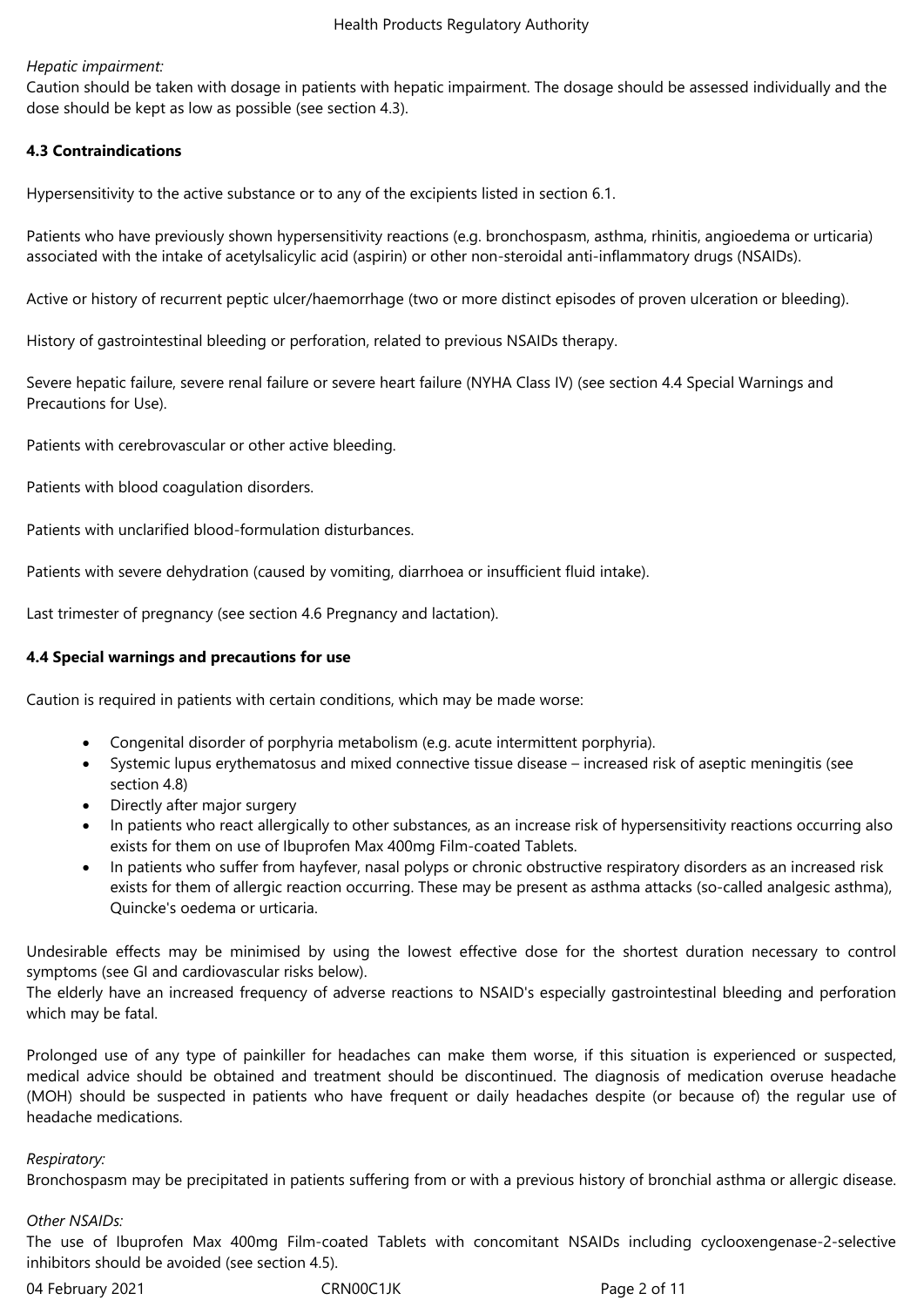## *SLE and mixed connective tissue disease:*

Systemic lupus erythematosus and mixed connective tissue disease – increased risk of aseptic meningitis (see section 4.8 Undesirable effects).

## *Renal:*

Hypertension and/or cardiac impairment as renal function may deteriorate and/or fluid retention occur. Renal impairment as renal function may further deteriorate (see section 4.3 Contraindications and section 4.8 Undesirable effects).

As with other NSAIDs, long-term administration of ibuprofen has resulted in renal papillary necrosis and other pathologic changes in the kidney. Renal toxicity has also been seen in patients in whom renal prostaglandins have a compensatory role in the maintenance of renal perfusion. In these patients, administration of an NSAID may cause a dose-dependant reduction in prostaglandin formation and, in the second place, in renal blood flow, which may cause kidney failure. Those who are at greatest risk of this are patients with renal impairment, heart failure, hepatic dysfunction, the elderly and patients on diuretics or ACE inhibitors.

There is risk of renal impairment in dehydrated adolescents.

## *Impaired female fertility:*

There is limited evidence that drugs which inhibit cyclo-oxygenase/ prostaglandin synthesis may cause impairment of female fertility by an effect on ovulation. This is reversible on withdrawal of treatment.

## *Gastrointestinal Safety:*

NSAIDs should be given with care to patients with a history if gastrointestinal disease (ulcerative colitis, Crohn's disease) as these conditions may be exacerbated (see section 4.8 Undesirable effects).

Gastrointestinal bleeding, ulceration and perforation: GI bleeding, ulceration or perforation, which can be fatal, has been reported with all NSAIDs at anytime during treatment, with or without warning symptoms or a previous history of serious gastrointestinal events.

The risk of GI bleeding, ulceration or perforation is higher with increasing NSAID doses, in patients with a history of ulcer, particularly if complicated with haemorrhage or perforation (see section 4.3 Contraindications), and in the elderly. These patients should commence treatment on the lowest possible dose available.

Combination therapy with protective agents (e.g. misoporstol or proton pump inhibitors) should be considered for these patients, and also for patients requiring concomitant low dose acetylsalicylic acid, or other drugs likely to increase gastrointestinal risk (see below and section 4.5).

Patients with a history of gastrointestinal toxicity, particularly when elderly, should report any unusual abdominal symptoms (especially gastrointestinal bleeding) particularly in the initial stages of treatment.

Caution should be advised in patients receiving concomitant medication which could increase the risk of ulceration or bleeding, such as oral corticosteroids, anticoagulants such as warfarin, selective serotonin-reuptake inhibitors or anti-platelet agents such as acetylsalicylic acid (see section 4.5).

When gastrointestinal bleeding or ulceration occurs in patients receiving Ibuprofen Max 400mg Film-coated Tablets the treatment should be withdrawn.

## *Skin reactions:*

Serious skin reactions, some of them fatal, including exfoliative dermatitis, Stevens-Johnson syndrome and toxic epidermal necrolysis, have been reported very rarely in association with the use of NSAIDs (see section 4.8). Patients appear to be at highest risk for these reactions early in the course of therapy: the onset of the reaction occurring in the majority of cases within the first month of treatment. Acute generalised exanthematous pustulosis (AGEP) has been reported in relation to ibuprofen containing products. Ibuprofen Max 400mg Film-coated Tablets should be discontinued at the first appearance of skin rash mucosal lesions, or any other sign of hypersensitivity.

Exceptionally, varicella can be at the origin of serious cutaneous and soft tissues infectious complications. To date, the contributing role of NSAIDs in the worsening of these interactions cannot be ruled out, thus, it is advisable to avoid use of Ibuprofen Max 400mg Film-coated Tablets in case of varicella.

04 February 2021 **CRN00C1JK** CRNOOC1JK Page 3 of 11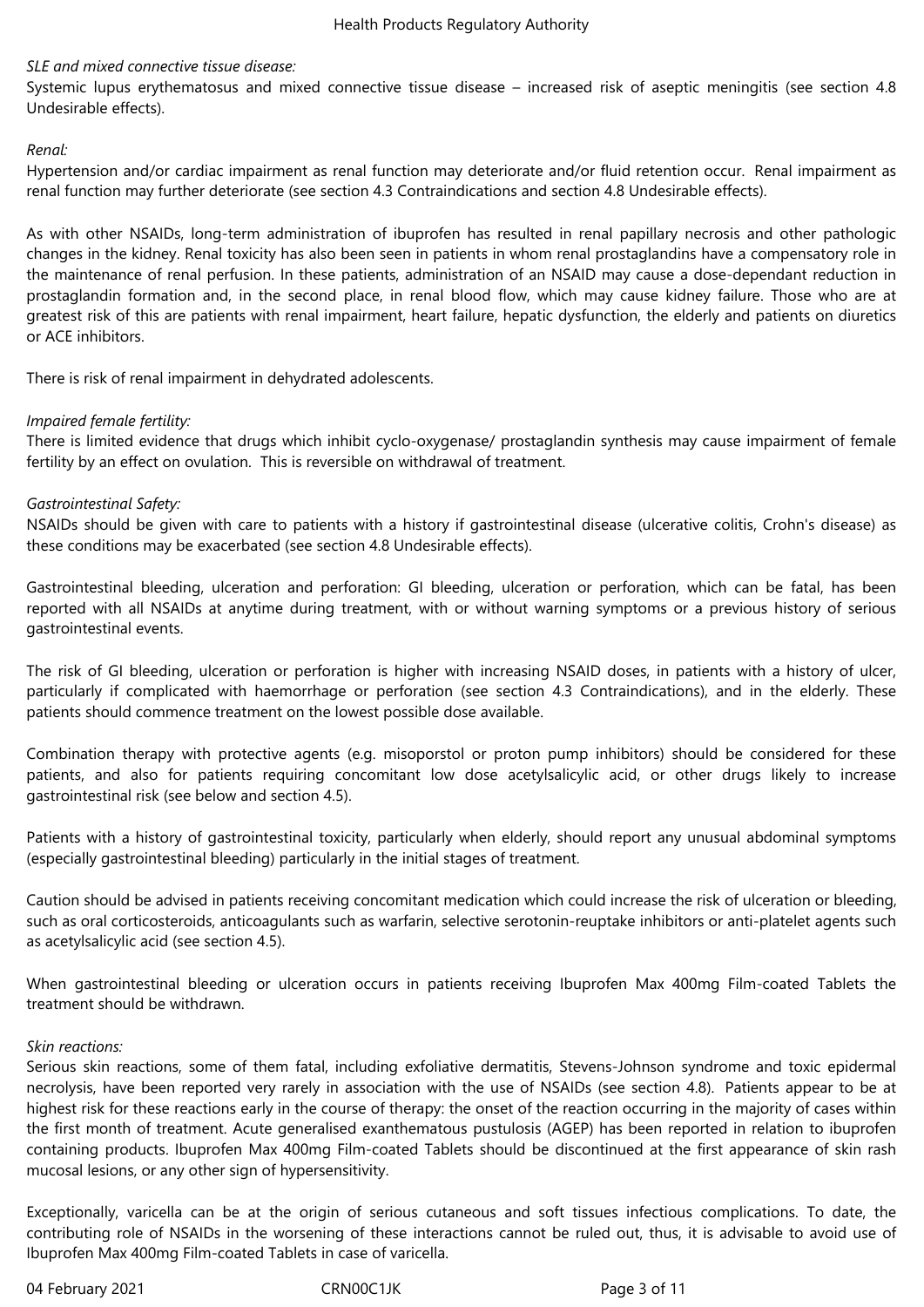## *Cardiovascular and cerebrovascular effects:*

Caution (discussion with doctor or pharmacist) is required prior to starting treatment in patients with a history of hypertension and/or heart failure as fluid retention, hypertension and oedema have been reported in association with NSAID therapy.

Clinical studies suggest that use of ibuprofen, particularly at a high dose (2400 mg/day) may be associated with a small increased risk of arterial thrombotic events (for example myocardial infarction or stroke). Overall, epidemiological studies do not suggest that low dose ibuprofen (e.g. £ 1200 mg/day) is associated with an increased risk of arterial thrombotic events.

Patients with uncontrolled hypertension, congestive heart failure (NYHA II-III), established ischaemic heart disease, peripheral arterial disease, and/or cerebrovascular disease should only be treated with ibuprofen after careful consideration and high doses (2400 mg/day) should be avoided.

Careful consideration should also be exercised before initiating long-term treatment of patients with risk factors for cardiovascular events (e.g. hypertension, hyperlipidaemia, diabetes mellitus, smoking), particularly if high doses of ibuprofen (2400 mg/day) are required.

## Masking of symptoms of underlying infections:

This medicine can mask symptoms of infection, which may lead to delayed initiation of appropriate treatment and thereby worsening the outcome of the infection. This has been observed in bacterial community acquired pneumonia and bacterial complications to varicella. When this medicine is administered for fever or pain relief in relation to infection, monitoring of infection is advised. In non-hospital settings, the patient should consult a doctor if symptoms persist or worsen.

## *Information about some of the ingredients in this medicine:*

Contains lactose: Patients with rare hereditary problems of galactose intolerance, the Lapp lactase deficiency or glucose-galactose malabsorption should not take this medicine.

This medicine contains less than 1 mmol sodium (23 mg) per tablet, that is to say essentially 'sodium- free'.

## *Other notes:*

Severe acute hypersensitivity reactions (for example anaphylactic shock) are observed very rarely. At the first signs of hypersensitivity reaction after taking/administering Ibuprofen Max 400mg Film-coated Tablets therapy must be stopped. Medically required measures, in line with symptoms, much be initiated by specialist personnel.

In prolonged administration of Ibuprofen Max 400mg Film-coated Tablets regular checking of the liver values, the kidney function, as well as of the blood count, is required.

Ibuprofen, the active substance of Ibuprofen Max 400mg Film-coated Tablets may temporarily inhibit the blood-platelet function (thrombocyte aggregation). Therefore, it is recommended to monitor patients with coagulation disturbances carefully.

Ibuprofen, as any other NSAID may mask symptoms of an underlying infectious disease.

In general terms, the habitual intake of painkillers, particularly on combination of several pain-relieving active substance, may lead to permanent renal damage with the risk of renal failure (analgesic nephropathy). This risk may be increased under physical strain associated with loss of sale and dehydration. Therefore it should be avoided.

Through concomitant consumption of alcohol, active substance-related undesirable effects, particularly those that concern the gastrointestinal tract or the central nervous system, may be increased on use of NSAIDs.

## **4.5 Interaction with other medicinal products and other forms of interactions**

## **Ibuprofen (like other NSAIDs) should be avoided in combination with:**

## Low dose Acetyl salicylic acid (Aspirin):

Results of experimental investigation indicate an attenuation of the thrombocyte aggregation-inhibiting effect of acetylsalicylic acid on concomitant administration of ibuprofen. This interaction could reduce the desired protective cardiovascular effect of ASA. Ibuprofen should therefore only be used with particular caution in patients who are receiving ASA to inhibit throbocyte aggregation.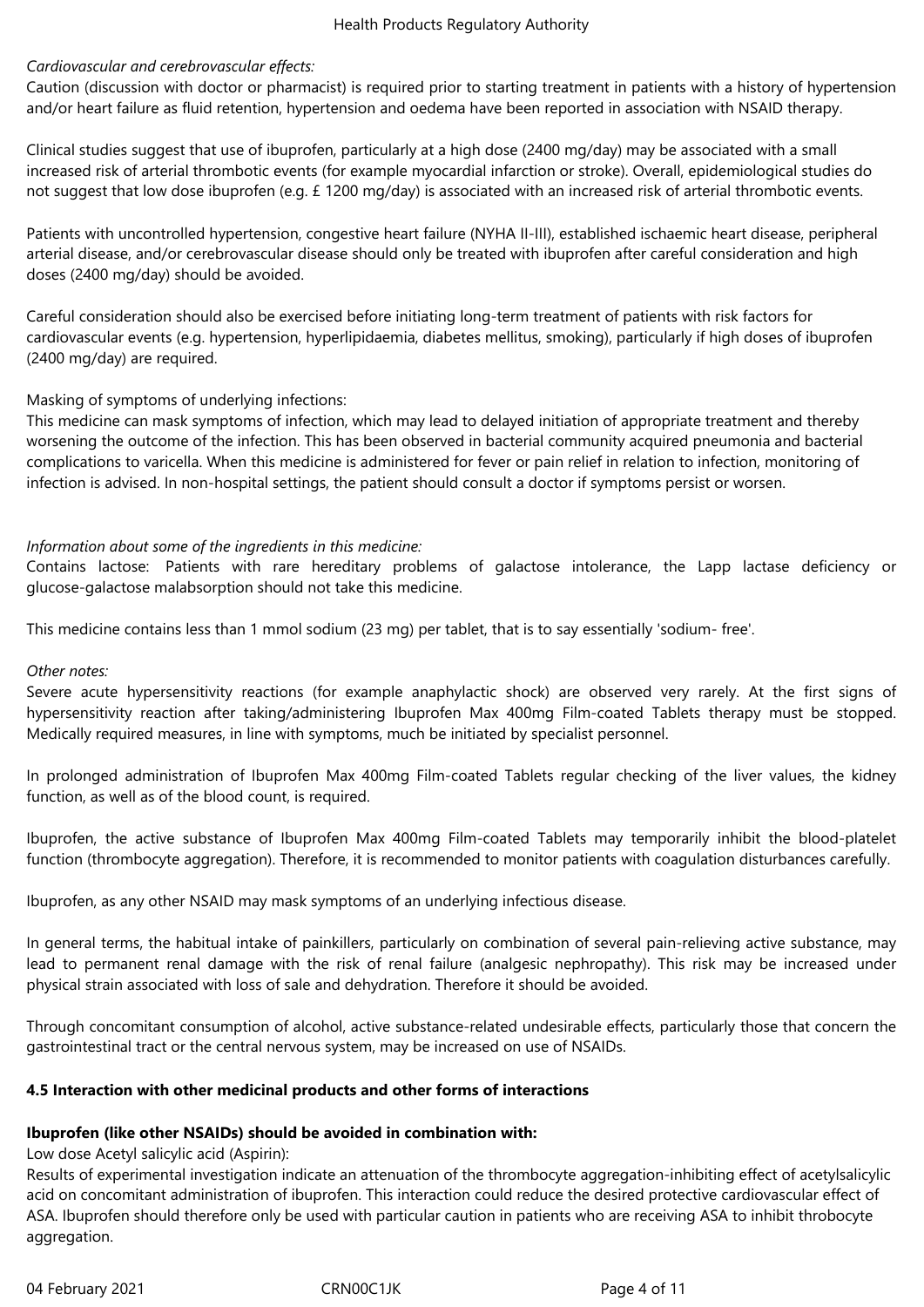## *Other NSAIDs including salicylates >100mg/day:*

The concomitant administration of several NSAIDs may increase the risk of gastrointestinal ulcers and bleeding due to a synergistic effect, the concomitant use of ibuprofen with other NSAIDs should therefore be avoided (see section 4.4).

## *The following combinations with Ibuprofen should be avoided:*

*The dicumarol group*: NSAIDs may increase the effect of anticoagulants such as warfarin Experimental studies show that ibuprofen reinforces the effects of warfarin on bleeding time. NSAIDs and the dicumarol group are metabolised by the same enzyme, CYP2C9.

*Anti-platelet agent:* NSAIDs should not be combined with antiplatelet agents such as ticlopidine due to the additive inhibition of the platelet function (see below).

*Methotrexate:* NSAIDs inhibit the tubular secretion of methotrexate and some metabolic interaction with reduced clearance of methotrexate may also occur as a result. Accordingly, in high-dose treatment with methotrexate one should always avoid prescribing NSAIDs (see below).

## *Acetylsalicylic acid:*

Concomitant administration of ibuprofen and acetylsalicylic acid is not generally recommended because of the potential of increased adverse effects.

Experimental data suggest that ibuprofen may competitively inhibit the effect of low dose acetylsalicylic acid on platelet aggregation when they are dosed concomitantly. Although there are uncertainties regarding extrapolation of these data to the clinical situation, the possibility that regular, long-term use of ibuprofen may reduce the cardioprotective effect of low-dose acetylsalicylic acid cannot be excluded. No clinically relevant effect is considered to be likely for occasional ibuprofen use (see section 5.1).

*Cardiac glycosides:* NSAIDs can exacerbate heart failure, reduce glomerular filtration and increase plasma cardiac glycoside (e.g. digoxin) levels.

*Mifepristone:* A decrease of the efficacy of the medicinal product can theoretically occur due to the antiprostaglandin properties of non-steroidal anti-inflammatory drugs (NSAIDs) including acetylsalicylic acid. Limited evidence suggests that co-administration of NSAIDs on the day of prostaglandin administration does not adversely influence the effects of mifepristone or the prostaglandin on cervical ripening or uterine contractility and does not reduce the clinical efficacy of medical termination of pregnancy.

*Sulphonylureas:* There are rare reports of hypoglycaemia in patients on sulphonylurea medications receiving ibuprofen.

*Zidovudine:* There is evidence of an increased risk of haemarthroses and haematoma in HIV(+) haemophiliacs receiving concurrent treatment with zidovudine and ibuprofen.

*The following combinations with Ibuprofen may require dose adjustment:*

NSAIDs can reduce the effect of diuretics and other antihypertensive agents.

NSAIDs may reduce the excretion of aminoglycosides. Children: Care should be taken during concomitant treatment with ibuprofen and aminoglycosides.

*Lithium:* Ibuprofen reduces the renal clearance of lithium, as a result of which serum lithium levels may rise. The combination should be avoided unless frequent checks of serum lithium can be carried out and a possible reduction in the dose of lithium made.

## *ACE inhibitors and angiotensin-II antagonists:*

There is an increased risk of acute renal failure, usually reversible, in patients with renal impairment (e.g. dehydrated and/or elderly patients) when treatment with ACE inhibitors or angiotensin-II antagonists is given at the same time as NSAIDs, including selective cyclooxygenase-2 inhibitors. The combination should, therefore, be given with care to patients with renal impairment, especially elderly patients. Patients should be adequately hydrated and a check of renal function should be considered after the initiation of combination treatment and at regular intervals during treatment (see section 4.4).

*Beta-blockers:* NSAIDs counteract the antihypertensive effect of beta-adrenoceptor blocking drugs.

04 February 2021 **CRN00C1JK** CRNOOC1JK Page 5 of 11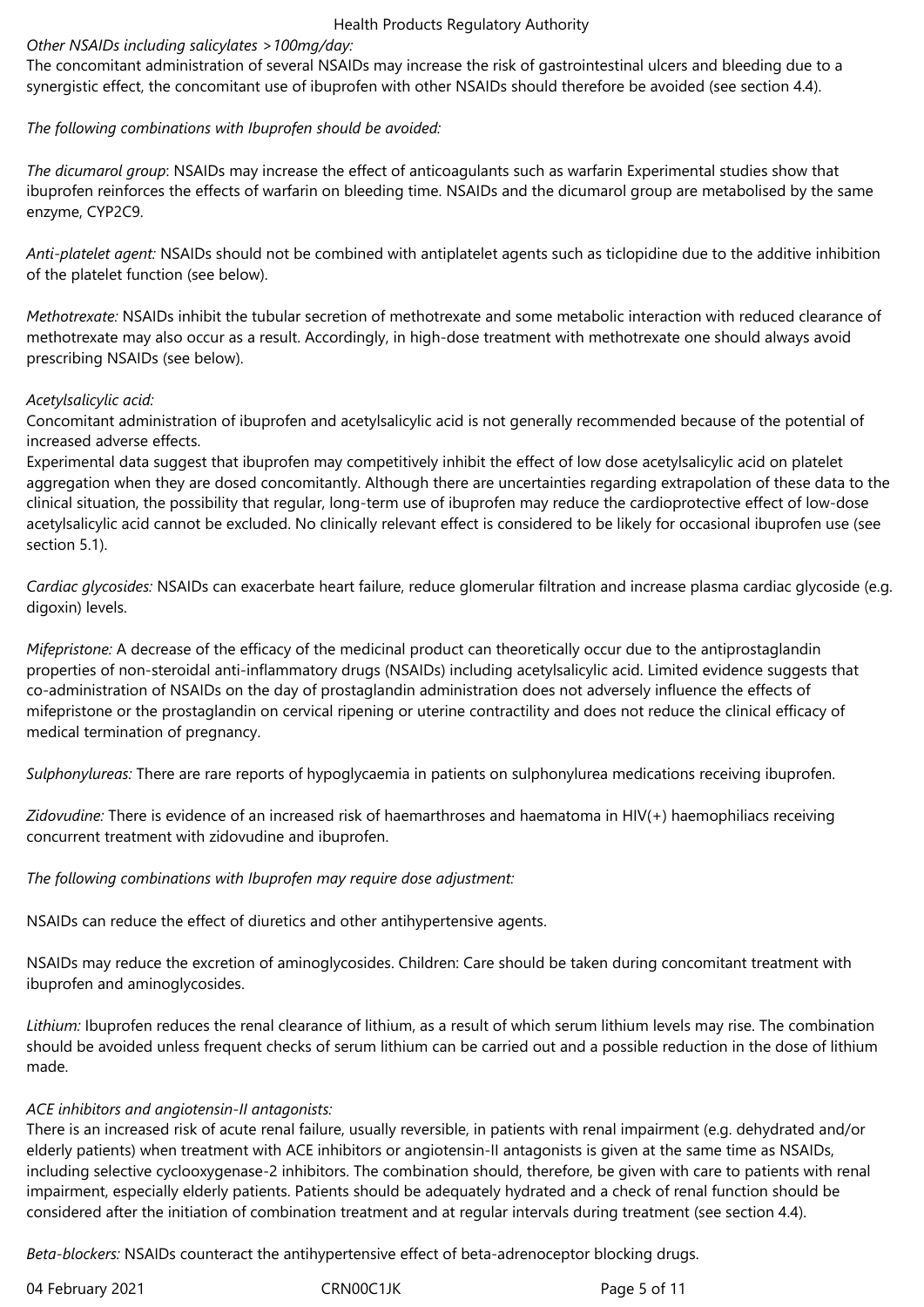## *Selective serotonin re-uptake inhibitors (SSRIs):*

SSRIs and NSAIDs each entail an increased risk of bleeding, e.g. from the gastrointestinal tract. This risk is increased by combination therapy. The mechanism may possibly be linked to reduced uptake of serotonin in the platelets (see section 4.4).

*Cyclosporine:* The concomitant administration of NSAIDs and cyclosporine is thought to be capable of increasing the risk of nephrotoxicity due to decreased synthesis of prostacyclin in the kidney. Accordingly, in the event of combination treatment, renal function must be monitored closely.

*Captopril:* Experimental studies indicate that ibuprofen counteracts the effect of captopril on sodium excretion.

*Colestyramine:* The concomitant administration of ibuprofen and colestyramine retards and reduces (by 25%) the absorption of ibuprofen. These drugs should be given at an interval of at least 2 hours.

*Thiazides, thiazide-related preparations and loop diuretics:* NSAIDs can counteract the diuretic effect of furosemide and bumetanide, possibly through inhibition of prostaglandin synthesis. They can also counteract the antihypertensive effect of thiazides.

*Tacrolimus:* Concomitant administration of NSAIDs and tacrolimus is thought to be capable of increasing the risk of nephrotoxicity due to decreased synthesis of prostacyclin in the kidney. Accordingly, in the event of combination treatment, renal function should be monitored closely.

*Methotrexate:* The risk of a potential interaction between an NSAID and methotrexate should also be taken into account in connection with low-dose treatment with methotrexate, especially in patients with renal impairment. Whenever combination treatment is given, renal function should be monitored. Caution should be exercised if both an NSAID and methotrexate are given within 24 hours, as the plasma levels of methotrexate can increase, resulting in increased toxicity (see above).

*Corticosteroids:* Concomitant treatment gives rise to an increased risk of gastrointestinal ulceration or bleeding.

*Antiplatelet drugs:* Increased risk of gastrointestinal bleeding (see above).

## *Quinolone antibiotics:*

Animal data indicate that NSAID's can increase the risk of convulsions associated with quinolone antibiotics. Patients taking NSAIDs and quinolones may have an increased risk of developing convulsions.

## *CYP2C9 inhibitors:*

Concomitant administration of ibuprofen with CYP2C9 inhibitors may increase the exposure to ibuprofen (CYP2C9 substrate). In a study with voriconazole and fluconazole (CYP2C9 inhibitors), an increased S(+)-ibuprofen exposure by approximate 80-100% has been shown. Reduction of the ibuprofen does should be considered when potent CYP2C9 inhibitors are administered concomitantly, particularly when high dose ibuprofen is administered with either voriconazole and fluconazole.

Interaction studies have only been performed on adults.

## **4.6 Fertility, pregnancy and lactation**

## Impaired female fertility

There is limited evidence that drugs which inhibit cyclo-oxygenase/ prostaglandin synthesis may cause impairment of female fertility by an effect on ovulation. This is reversible upon withdrawal of treatment.

## **Pregnancy**

Inhibition of prostaglandin synthesis may adversely affect the pregnancy and/or the embryo/fetal development. Data from epidemiological studies suggest an increased risk of miscarriage and of cardiac malformation and gastroschisis after use of prostaglandin synthesis inhibitor in early pregnancy. The absolute risk of cardiovascular malformation was increased from less than 1%, up to approximately 1.5%. The risk is believed to increase with dose and duration of therapy.

In animals, administration of prostaglandin synthesis inhibitor has been shown to result in increased pre- and post-implantation loss and embryo-fetal lethality. In addition, increased incidences of various malformations, including cardiovascular, have been reported in animals given a prostaglandin synthesis inhibitor during the organogenetic period.

04 February 2021 **CRN00C1JK** CRNOOC1JK Page 6 of 11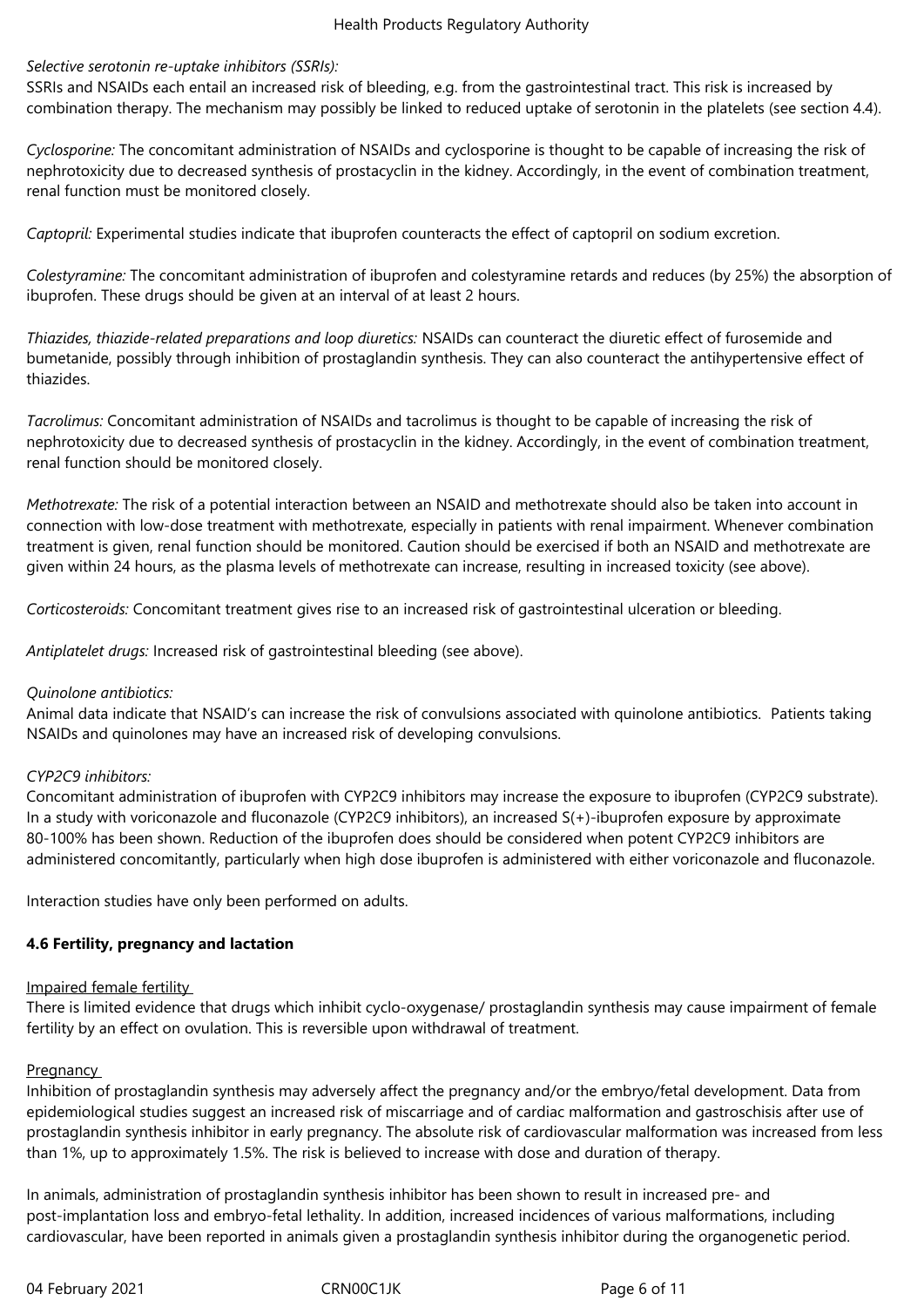During the first and second trimester of pregnancy, ibuprofen should not be given unless clearly necessary. If ibuprofen is used by a women attempting to conceive, or during the first and second trimester of pregnancy, the dose should be kept as low and duration of treatment as short as possible.

During the third trimester of pregnancy, all prostaglandin synthesis inhibitors may expose

- the fetus to:
	- o cardiopulmonary toxicity (with premature closure of the ductus arteriosus and pulmonary hypertension);
	- o renal dysfunction, which may progress to renal failure with oligo-hydroamniosis;
- the mother and the neonate, at the end of pregnancy, to:
	- o possible prolongation of bleeding time, an anti-aggregating effect with may occur even at very low doses
	- o inhibition of uterine contraction resulting in delayed or prolonged labour

Consequently, ibuprofen is contraindicated during the third trimester of pregnancy.

## **Lactation**

Ibuprofen and its metabolites can pass in low concentrations into the breast milk, No harmful effects to infants are known to date, so for short-term treatment with the recommended dose for pain and fever interruption of breast feeding would generally not be necessary.

## **4.7 Effects on ability to drive and use machines**

As central nervous undesirable effects such as tiredness and dizziness may occur on use of Ibuprofen Max 400mg Film-coated Tablets at high dosage, the ability to react and the ability to take part actively in road traffic and to operate machines may be impaired in isolated cases, this applies to a greater extent in combination with alcohol.

## **4.8 Undesirable effects**

*For the frequency of occurrence of side effects, the following phrases are used: Very common (≥ 1/10) Common (≥ 1/100 to <1/10) Uncommon (≥1/1,000 to <1/100) Rare (≥1/10,000 to <1/1,000) Very rare (<1/10,000) Not known (cannot be estimated from the available data).*

*Within each frequency grouping, undesirable effects are presented in order of decreasing seriousness.*

The most commonly observed adverse reactions are gastrointestinal in nature, Peptic ulcers, perforation or GI bleeding, sometimes fatal, particularly in the elderly may occur (see section 4.4). Nausea, vomiting, diarrhoea, flatulence, constipation, dyspepsia, abdominal pain, melaena, haematemesis, ulcerative stomatitis, exacerbation of colitis and Crohn's disease (see section 4.4) have been reported following administration. Less frequently, gastritis has been observed.

Oedema, hypertension and cardiac failure have been reported in association with NSAID treatment,

Clinical studies suggest that use of ibuprofen, particularly at a high dose (2400 mg/day) may be associated with a small increased risk of arterial thrombotic events (for example myocardial infarction or stroke) (see section 4.4).

The list of the following undesirable effects comprises all undesirable effects that have become known under treatment with ibuprofen, also those under high dose long term therapy in rheumatism patients. The stated frequencies, which extend beyond very rare reports, refer to the short-term use of daily doses up to a maximum of 1200 mg ibuprofen for oral dosage forms and a maximum of 1800 mg for suppositories.

With the following adverse drug reactions, it must be accounted for that they are predominantly dose-dependent and vary interindividually.

04 February 2021 **CRNOOC1JK** CRNOOC1JK Page 7 of 11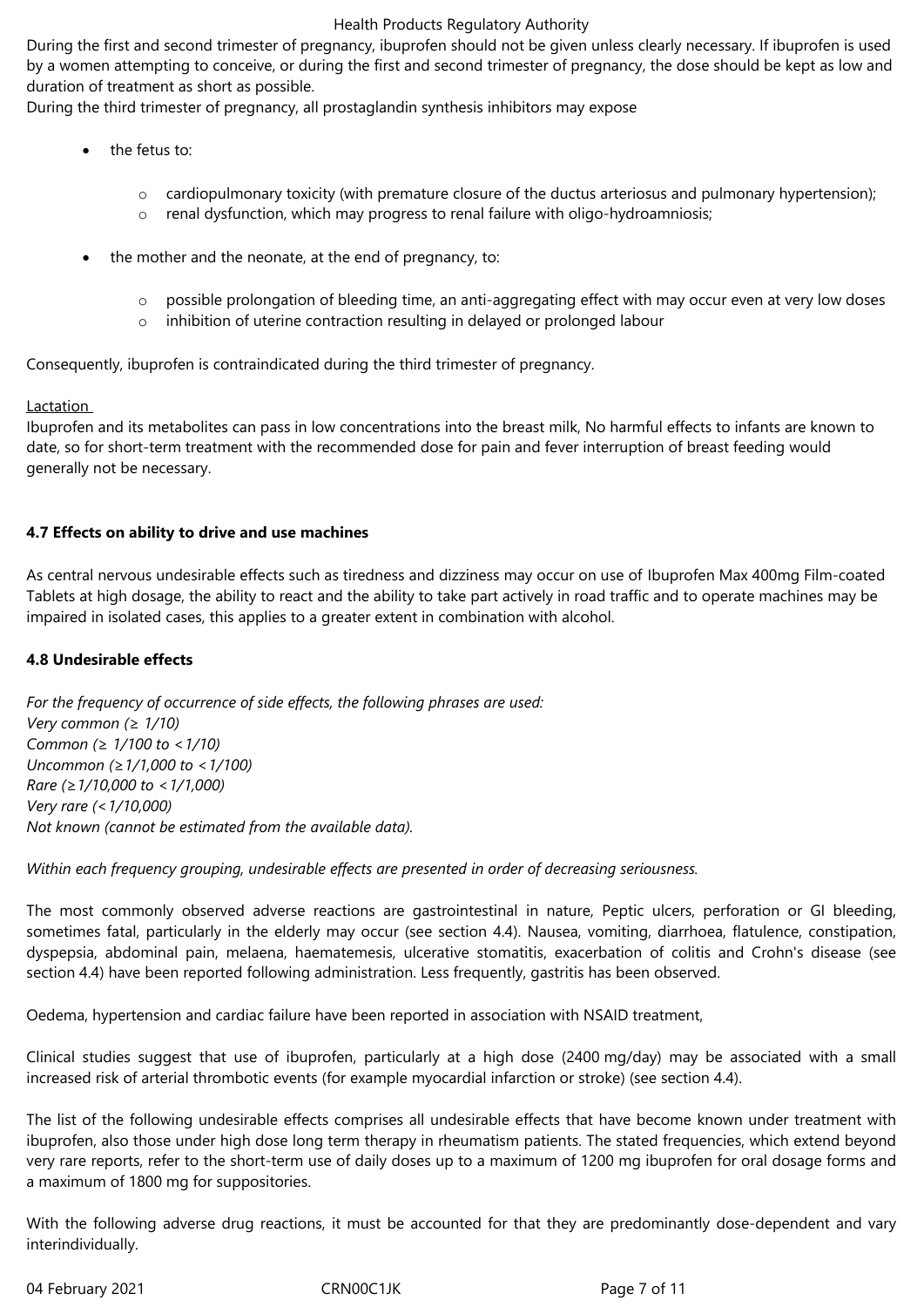## *Infections and infestations:*

## Uncommon: Rhinitis.

Vary rare: Exacerbation of infection-related inflammations (e.g. development of necrotising fasciitis) coinciding with the use of nonsteroidal anti-inflammatory drugs has been described. This is possibly associated with the mechanism of action of the nonsteroidal anti-inflammatory drugs.

If signs of an infection occur or get worse during use of Ibuprofen Max 400mg Film-coated Tablets, the patient is therefore recommended to go to a doctor without delay. It is to be investigated whether there is an indication for an anti-infective/antibiotic therapy.

The symptoms of aseptic meningitis with neck stiffness, headache, nausea, vomiting, fever or consciousness clouding have been observed under ibuprofen. Patients with autoimmune disorders (SLE, missed connective-tissue disease) appear to be predisposed.

## *Blood and Lymphatic System Disorders:*

Uncommon: Leucopenia, thrombocytopenia, agranulocutosis, aplastic anemia, and haemolytic anemia. First signs are: fever, sore throat, superficial mouth ulcers, flu-like symptoms, severe exhaustion, unexplained bleeding and bruising. In such cases the patient should be advised to discontinue the medicine immediately, to avoid any self-medication with analgesics or antipyretics and to consult a physician. The blood count should be checked regularly in long-term therapy. Very rare: Pancytopenia.

## *Immune System Disorders:*

Uncommon: Hypersensitivity reactions with skin rashes and pruritus, as well as asthma attacks (possibly with drop in blood pressure), aggravated asthma, bronchospasm, dyspnoea. The patient is to be instructed to inform a doctor at once and no longer to take Ibuprofen Max 400mg Film-coated Tablets in this case.

## Rare: Anaphylactic reactions.

Very rare: Severe general hypersensitivity reactions. Symptoms could include: facial, tongue and laryngeal swelling, dyspnoea, tachycardia, hypotension (angioedema or severe shock). If one of these symptoms occurs, which can happen even on first use, the immediate assistance of a doctor is required.

*Psychiatric disorders:* Uncommon: Insomnia, anxiety. Rare: Confusional state. Vary rare: Psychotic reaction, depression.

*Nervous System Disorders:* Common: Headache, dizziness. Uncommon: Paraesthesia, somnolence, sleeplessness, agitation, irritability or tiredness. Rare: Optic neuritis.

*Eye disorders:* Uncommon: Visual impairment. Rare: Toxic optic neuropathy.

*Ear and labyrinth disorders:* Uncommon: Hearing impairment. Rare: Tinnitus, vertigo.

*Cardiac Disorders:* Vary rare: Palpitations, cardiac failure, myocardial infarction.

*Vascular Disorders:* Vary rare: Arterial hypertension, vasculitis

*Respiratory, Thoracic and Mediastinal Disorders:* Uncommon: Asthma, bronchospasm, Dyspnoea.

*Gastrointestinal Disorders:*

04 February 2021 **CRN00C1JK** CRNOOC1JK Page 8 of 11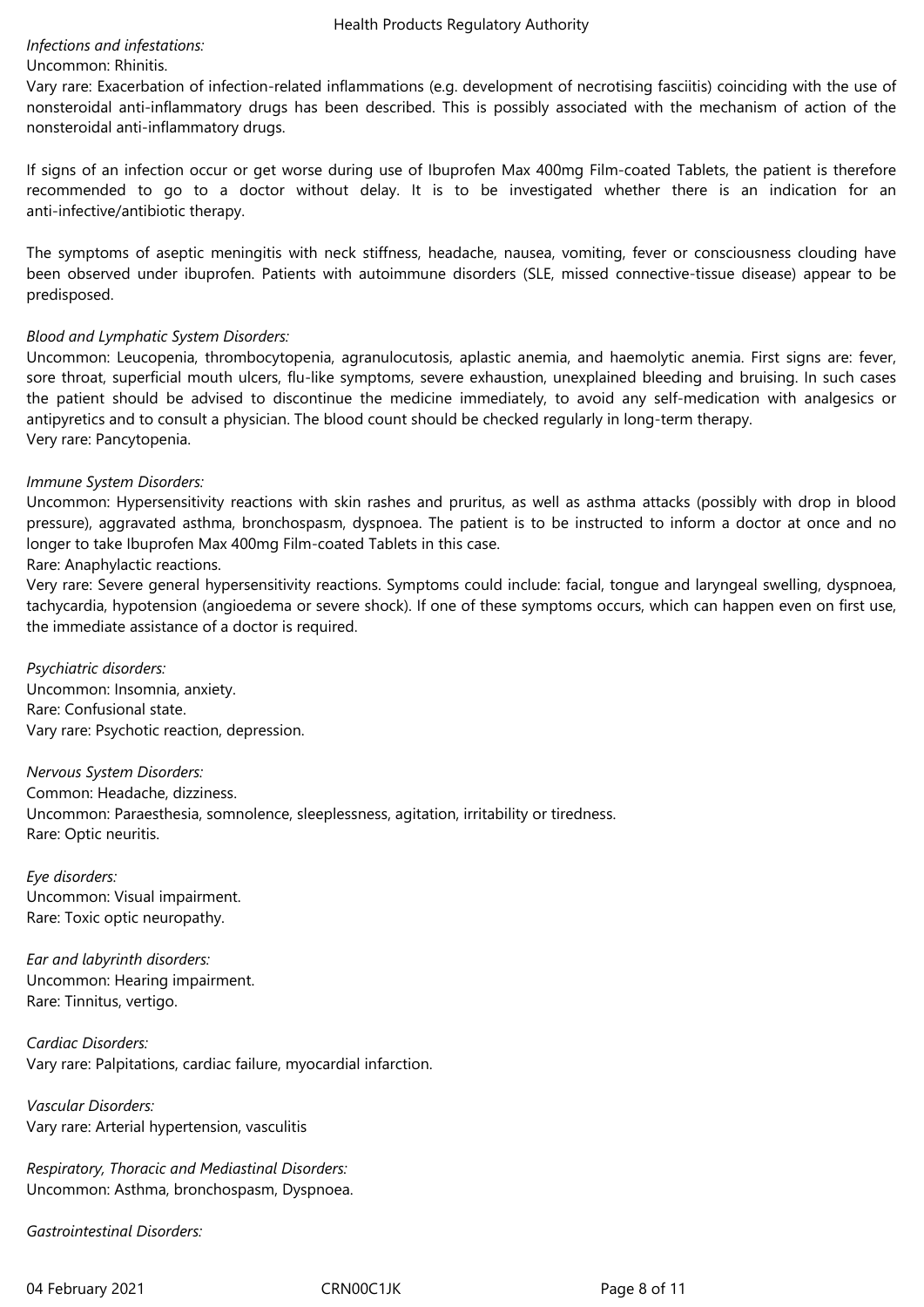Common: Gastro-intestinal complaints such as dyspepsia, purosis, abdominal pain, nausea, vomiting, flatulence, diarrhoea, constipation and slight gastro-intestinal blood losses that may cause anaemia in exceptional cases.

Uncommon: Gastrointestinal ulcers, potentially with bleeding and perforation. Ulcerative stomatitis, gastritis.

Very rare: Oesophagitis, pancreatitis, formation of intestinal diaphragm-like structures. The patient is to be instructed to withdraw the medicinal product and to go to a doctor immediately if severe pain in the upper abdomen or melaena or haematemesis occurs.

Not known: Colitis and Crohn's disease.

## *Hepatobiliary Disorders:*

Uncommon: hepatitis, jaundice, hepatic function abnormal. Rare: Liver injury

Very rare: Hepatic damage, hepatic failure.

## *Skin and Subcutaneous Tissue Disorders:*

Common: Rash

Uncommon: Urticaria, pruritus, purpura, angioedema, photosensitivity reaction.

Very rare: Severe forms of skin reactions such as bullous reactions, including Stevens Johnson syndrome, erythema multiforme and toxic epidermal necrolysis can occur. Alopecia. In exceptional cases, severe skin infections and soft-tissue complications may occur during a varicella infection (see also "Infections and infestations").

Not known: Drug reaction with eosinophilia and systemic symptoms (DRESS syndrome), generalised exanthematous pustulosis (AGEP) and photosensitivity reactions.

## *Renal and Urinary Disorders:*

Uncommon: Tubulointersititial nephritis, nephrotic syndrome and renal failure.

Rare: Kidney-tissue damage (papillary necrosis) and elevated uric acid concentrations in the blood may also occur rarely. Very rare: Formation of oedemas, particularly in patients with arterial hypertension or renal insufficiency, nephritic syndrome, interstitial nephritis that may be accompanied by acute renal insufficiency. Renal function should therefore be checked regularly.

*General disorders and administration site reactions:* Common: fatigue. Rare: Oedema.

## Reporting of suspected adverse reactions

Reporting suspected adverse reactions after authorization of the medicinal product is important. It allows continued monitoring of the benefit/risk balance of the medicinal product. Healthcare professionals are asked to report any suspected adverse reactions via HPRA Pharmacovigilance; Website: www.hpra.ie.

## **4.9 Overdose**

In adolescents and adults the dose response effect is not clear cut in overdose. The half-life in overdose is 1.5-3 hours.

## Symptoms

Most patients who have ingested clinically important amounts of NSAIDs will develop no more than nausea, vomiting, epigastric pain, or more rarely diarrhoea. Tinnitus, headache and gastrointestinal bleeding are also possible. In more serious poisoning, toxicity is seen in the central nervous system, manifesting as drowsiness, occasionally excitation and disorientation or coma. Occasionally patients develop convulsions. In serious poisoning metabolic acidosis may occur and the prothrombin time/ INR may be prolonged, probably due to interference with the actions of circulating clotting factors. Acute renal failure and liver damage may occur. Exacerbation of asthma is possible in asthmatics.

## Management

Management should be symptomatic and supportive and include the maintenance of a clear airway and monitoring of cardiac and vital signs until stable. Consider oral administration of activated charcoal if the patient presents within 1 hour of ingestion of a potentially toxic amount. If frequent or prolonged, convulsions should be treated with intravenous diazepam or lorazepam. Give bronchodilators for asthma.

## **5 PHARMACOLOGICAL PROPERTIES**

## **5.1 Pharmacodynamic properties**

04 February 2021 **CRN00C1JK** CRNOOC1JK Page 9 of 11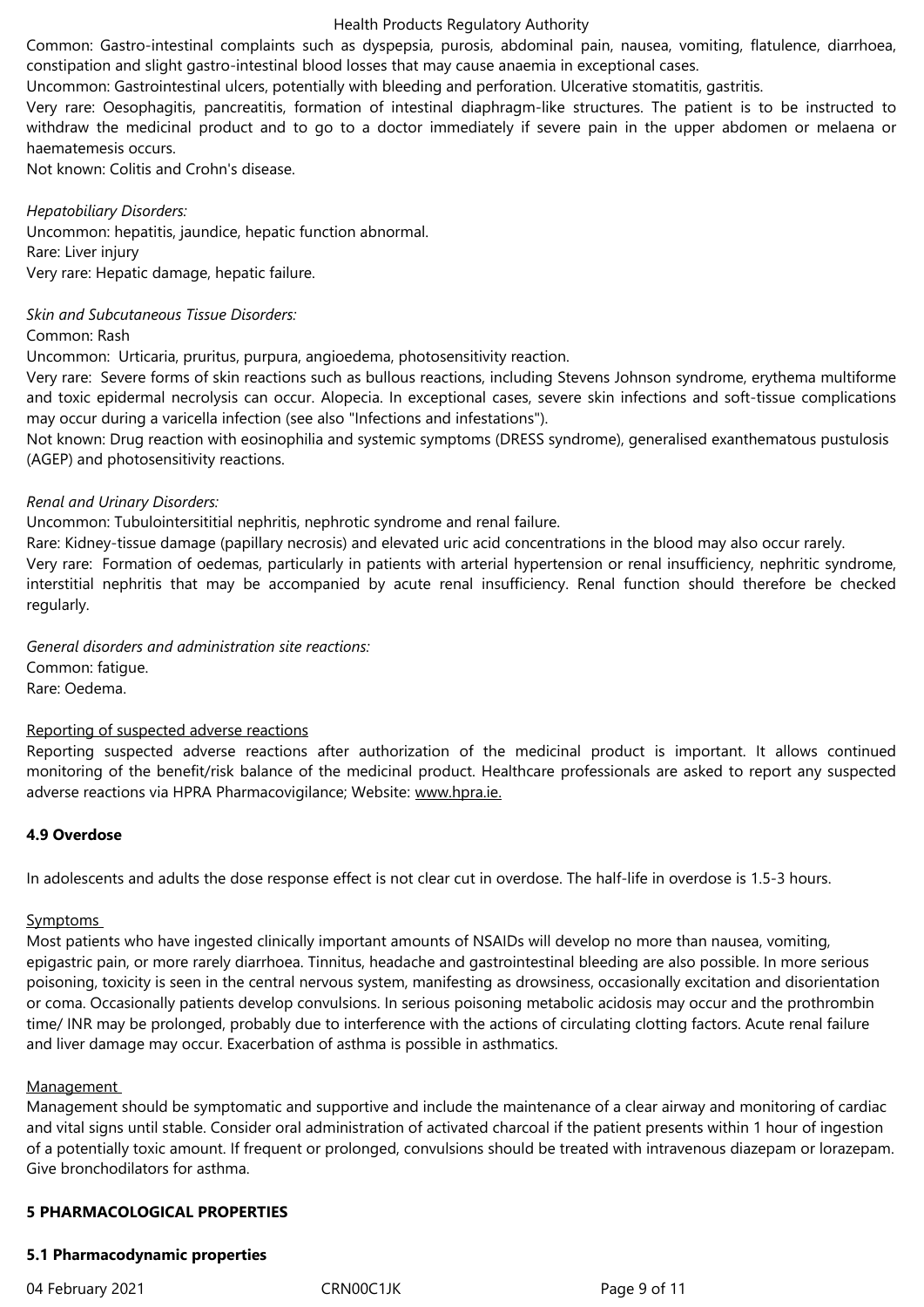*Pharmacotherapeutic group:* Antiinflammatory and antirheumatic products, non-steroids, propionic acid derivatives.

*ATC code:* M01A E01

Ibuprofen is a nonsteroidal anti-inflammatory drug (NSAID) that in the conventional animal-experiment inflammation models has proven to be effective via prostaglandin-synthesis inhibition. In humans ibuprofen reduces inflammatory-related pain, swellings and fever. Furthermore, Ibuprofen reversibly inhibits ADP – and collagen-induced platelet aggregation.

Experimental data suggest that ibuprofen may competitively inhibit the effect of low dose acetylsalicylic acid on platelet aggregation when they are dosed concomitantly. Some pharmacodynamic studies show that when single doses of ibuprofen 400 mg were taken within 8 h before or within 30 min after immediate release acetylsalicylic acid dosing (81 mg), a decreased effect of acetylsalicylic acid on the formation of thromboxane or platelet aggregation occurred. Although there are uncertainties regarding extrapolation of these data to the clinical situation, the possibility that regular, long-term use of ibuprofen may reduce the cardioprotective effect of low-dose acetylsalicylic acid cannot be excluded. No clinically relevant effect is considered to be likely for occasional ibuprofen use (see section 4.5).

## **5.2 Pharmacokinetic properties**

On oral application, ibuprofen is partly absorbed in the stomach and then completely in the small intestine.

Following hepatic metabolism (hydroxylation, carboxylation), the pharmacologically inactive metabolites are completely eliminated, mainly renally (90%), but also with the bile. The elimination half-life in healthy individuals and those with liver and kidney diseases is 1.8 – 3.5 hours, plasma-protein binding about 99%.

Peak plasma levels following oral administration of a normal-release pharmaceutical form (tablet) when taken with food are reached after 1 – 2 hours.

## **5.3 Preclinical safety data**

The subchronic and chronic toxicity of ibuprofen in animal experiments show up mainly in the form of lesions and ulcerations in the gastro-intestinal tract. *In vitro* and *in vivo* studies gave no clinically relevant evidence of a mutagenic potential of ibuprofen. In studies in rats and mice no evidence of carcinogenic effects of ibuprofen was found. Ibuprofen led to an inhibition of ovulation in rabbits as well as disturbances of implantation in various animal species (rabbit, rat, and mouse). Experimental studies in rats and rabbits have demonstrated that ibuprofen crosses the placenta. For maternally toxic doses, an increased incidence of malformations (ventricular septal defects) was observed in the progeny of rats.

## **6 PHARMACEUTICAL PARTICULARS**

## **6.1 List of excipients**

*Core*  Croscarmellose Sodium Lactose Monohydrate Magnesium Stearate Maize Starch Povidone Silica, Colloidal Anhydrous Talc

*Coat OPADRY-II White 85F18422 comprising:*  Macrogol 3350 Poly (Vinyl-Alcohol) Talc Titanium Dioxide

## **6.2 Incompatibilities**

04 February 2021 CRN00C1JK Page 10 of 11 None.